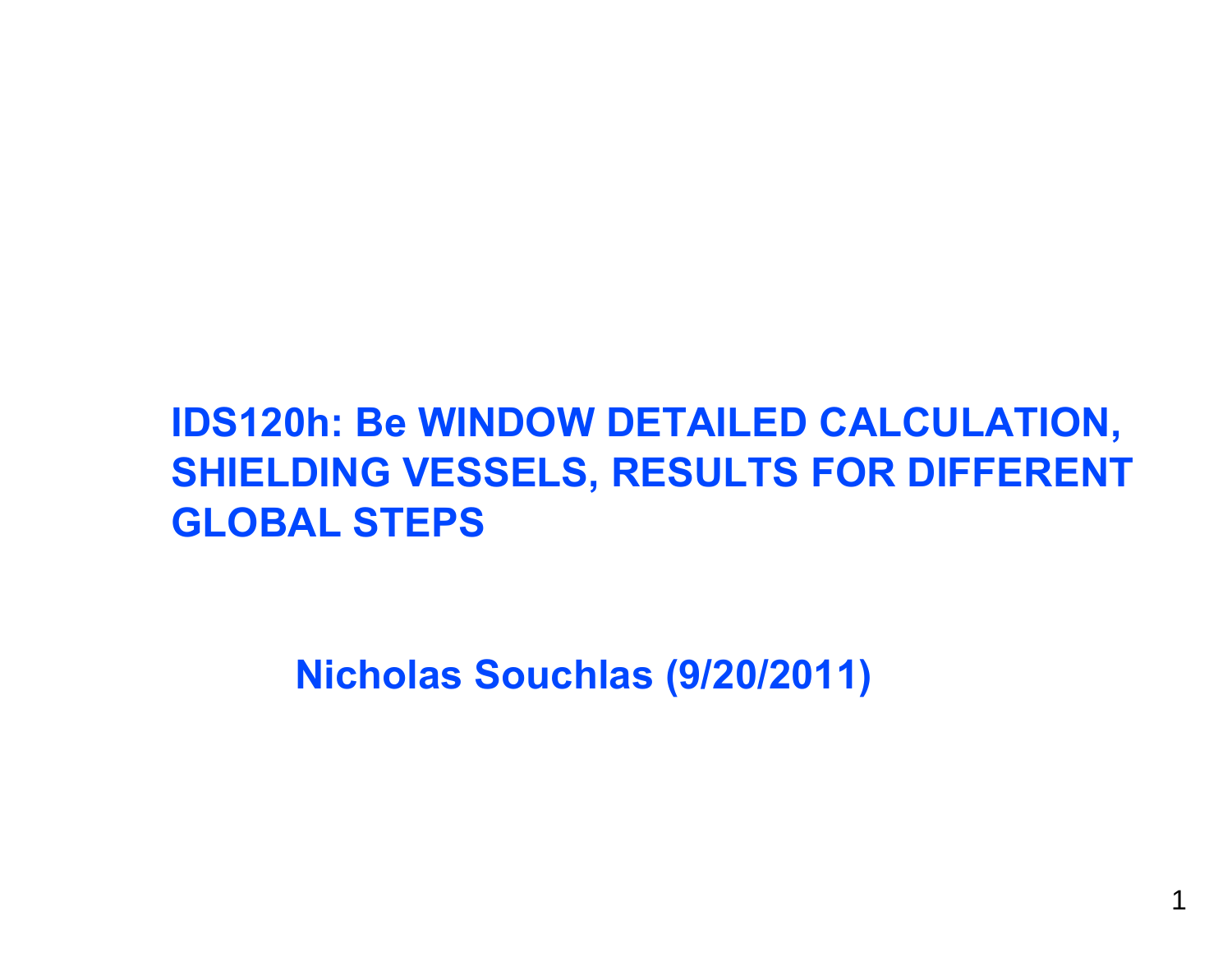**IDS120h:detailed calculation of TDP for Be window, studies with different STEPEM, STEPH global steps, and introducing shielding vessels.**

**>mars1510/MCNP**

**>10-11 MeV NEUTRON ENERGY CUTOFF**

**>SHIELDING: 60%WC+40%H 2O**

**>4 MW proton beam, Np=100,000**

**>PROTONS ENERGY E=8 GeV.**

**>GAUSSIAN PROFILE: σ x= σ <sup>y</sup>=0.12 cm.**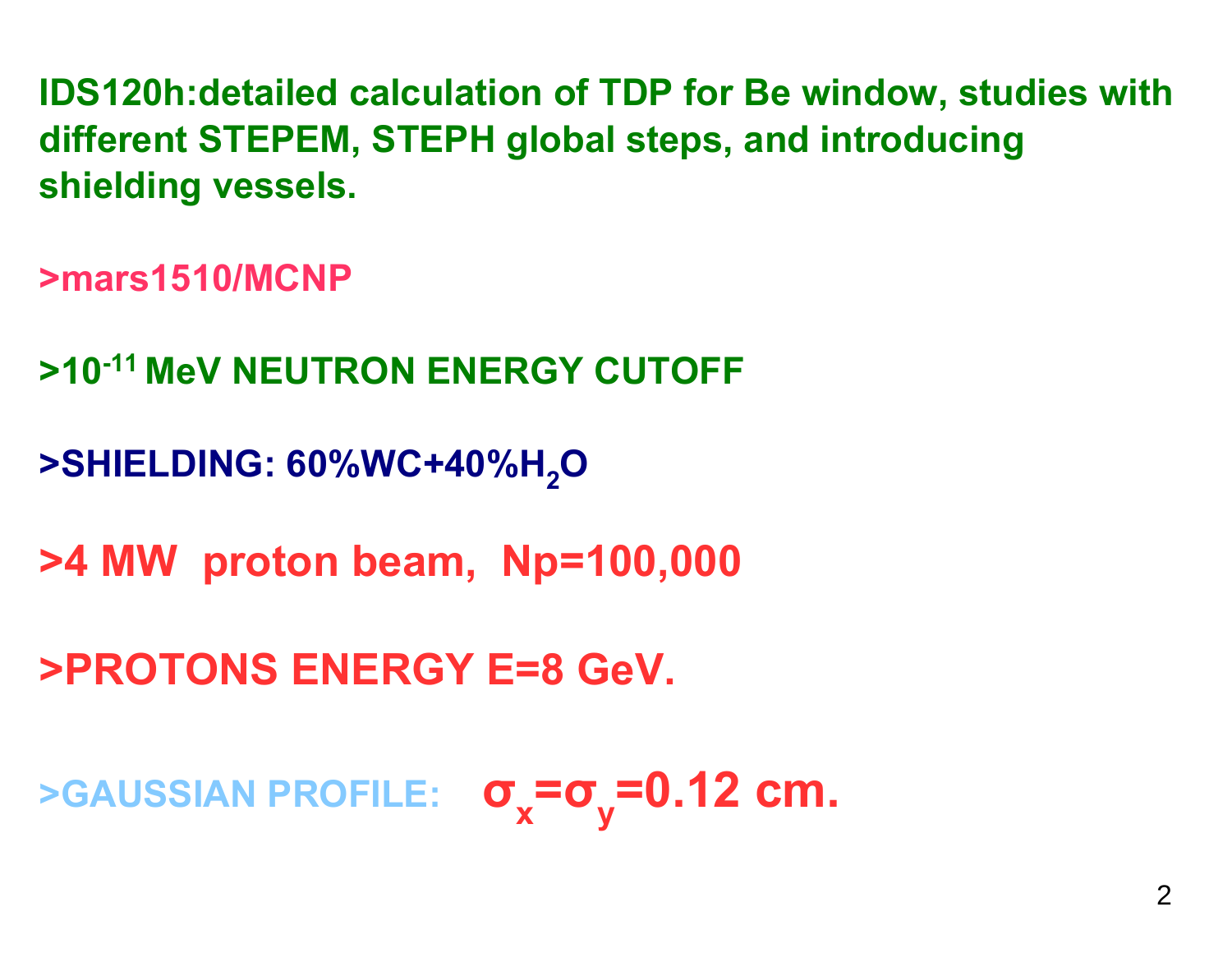# **IDS120h geometry.**



Aspect Ratio:  $Y:Z = 1:4.31818$ 

#### **SC#1 NOW THE BIGGEST COIL EXTENDED FURTER UPSTREAM**

**RS FURTER AWAY FROM Hg POOL GAP, JET AND PROTON BEAM**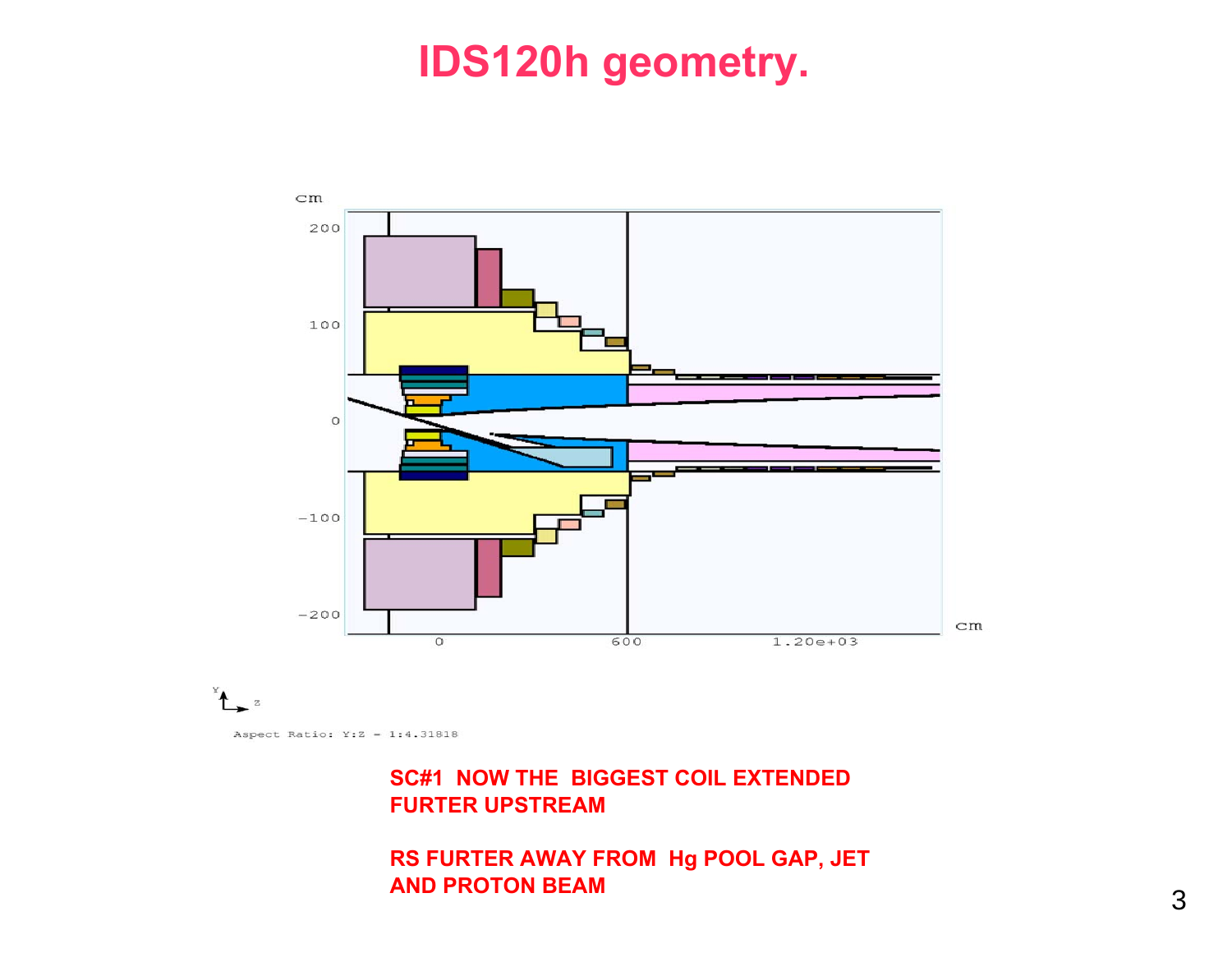#### **SH=SHIELDING AREASSC=SUPER CONDUCTING COIL**



Be Window detail:1 cm vacuum regions before and after the window (VAC1, VAC2) used for detail studies of the TDP in Be Window.



SAME LOCAL STEPS USED IN ALL THREE REGIONS AND ON THE Be/VAC INTERFACES: FOR LOCAL MTSM=0.001 cm MTSH=0.001 cm TDP=3.82 kW**BEFORE** FOR GLOBAL STEPEM=0.01 cm STEPH=3.0 cm TDP=0.86 kW FLUCKA TDP=2.1 kW (P6 UN-OPTIMIZED POINT, OLD POOL GEOMETRY,IDS120f)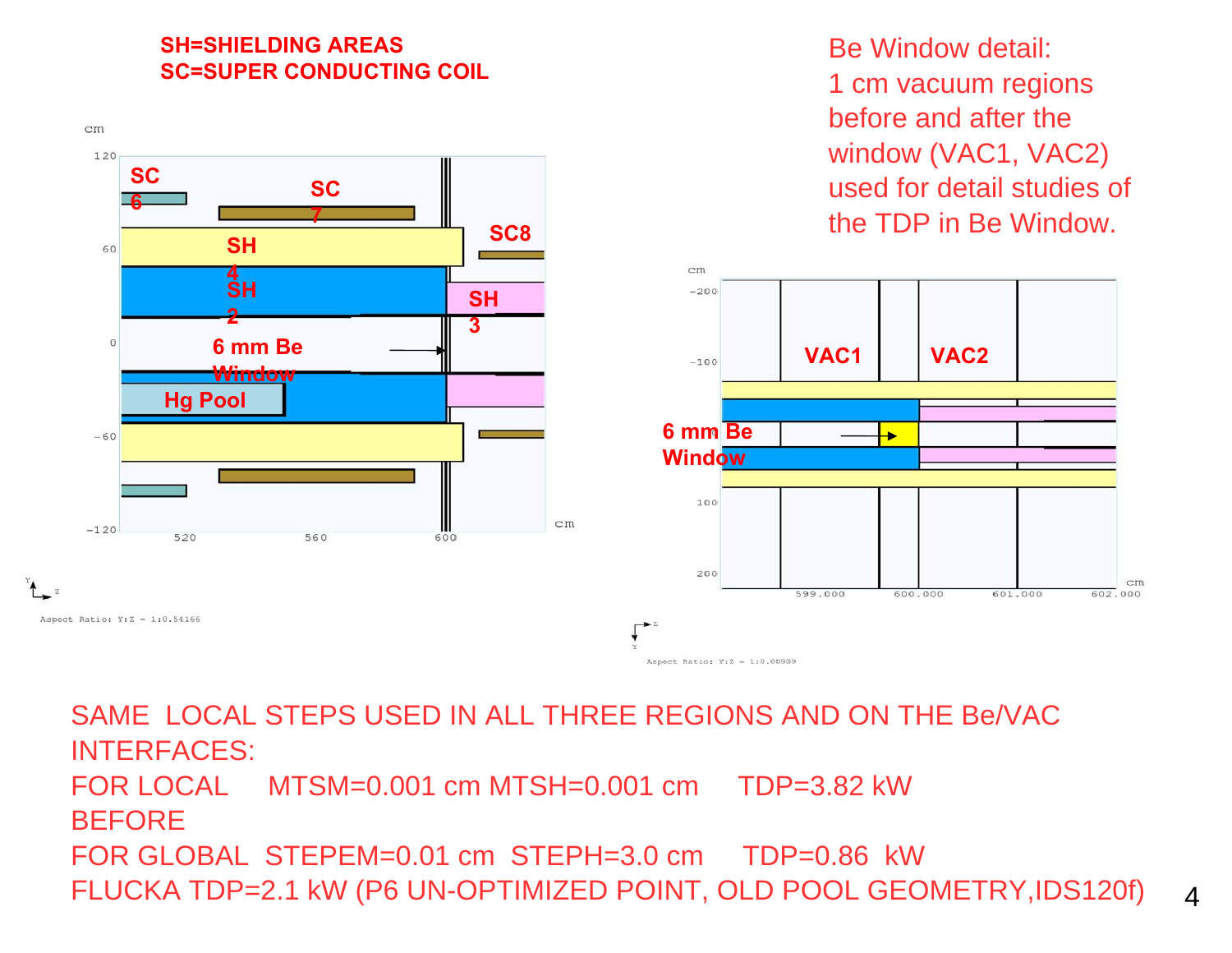## Bob Weggel(7/26/11)

### **IDS120h:SHIELDING VESSELS.**

**SC1** $\overline{2}$ **SC2** $1.\overline{8}$  $1.\overline{6}$ **SC3** $1.\bar{4}$ **SC4** $1.\overline{2}$ **SC56 cm4 SC6** $\overline{1}$ **cm 4 5 SC7cmcm 4 5 15 cmSH4cm** $0.\overline{8}$ **5 cm4 cm10 cmcm** $0.\bar{6}$ **2 cm3 cm3 cmSH310 cm10 cmRS:1-5** $0.4$ **SH22 2 cm5 BP3**  $0.2$ **BP2?10 cm 5 cm cm SH1 2 cm BP1?cm** $\overline{0}$  $\overline{2}$  $\overline{1}$  $\overline{1}$  $\overline{2}$  $\overline{\overline{\overline{3}}}$  $\overline{5}$  $\overline{a}$  $6$ - 3 **W2 cm1 cm**

cm.

**RESULTS FOR 0.5 cm THIKNESS VESSELS KEEPING BP** 

**SC1: 0.645 kW SC2: 0.01 kWSC3: 0.016 kWSC TOT: 0.823 kWPeak SC1: 0.04 mW/g SC3: 0.013 mW/g BP2(1 cm)~191 kW**

**DETAILS TO BE ADDED...**

**#WHAT IS THE DISTANCE BETWEEN VESSELS WALLS AND RS?#THE SH3 VESSEL HAS 2 cm WALLS?#BP IS NOW PART OF SHIELDING VESSELS SH1, SH2, SH3 WITH THE GIVEN THIKNESS?#IF NOT, IS THERE SOME SPACE BETWEEN BP AND VESSELS WALLS?**